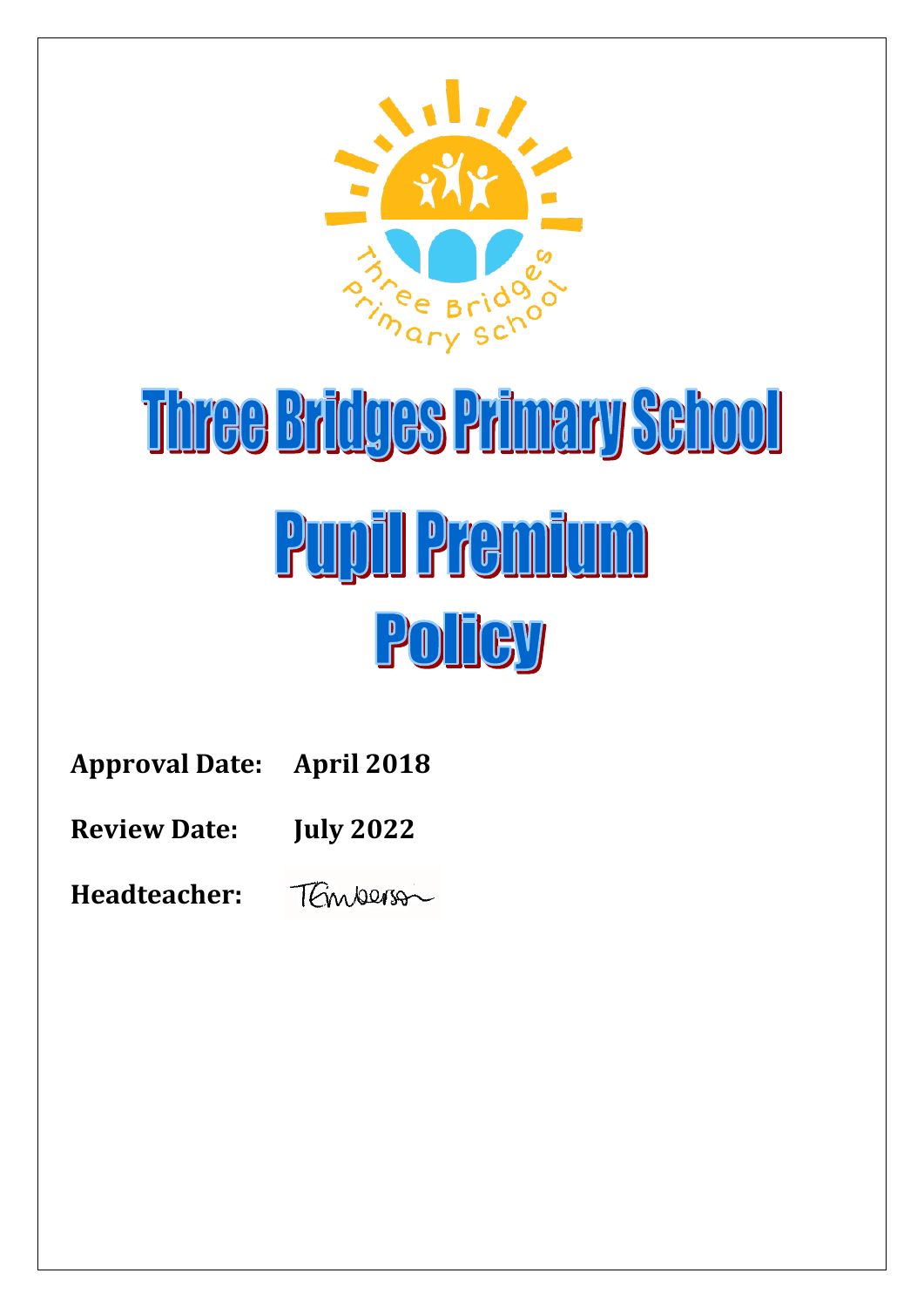## **"WORK, FUN AND FRIENDSHIP"**

## **Three Bridges Primary School promotes high achievement, understanding and a love of learning by working with children to:**

- achieve high standards in all areas of the curriculum
- become highly motivated, inquisitive, life-long learners
- be flexible and adaptable for the modern world
- have high self-esteem respecting themselves, their community and the environment
- to be able to work independently and collaboratively, solving problems and connecting areas
- of learning
- gain technological skills which enable them to extend and enhance learning.

#### **We believe that each child will succeed through experiencing quality in:**

- learning partnerships between school, home and the community
- a culturally rich, creative curriculum which is responsive to children's' academic and
- personal/social needs
- an enriching programme of extra-curricular activities and visits
- innovative teaching and an experiential approach to learning
- an ethos of support, challenge and encouragement to succeed.

#### **We demonstrate our commitment to working as a learning community by:**

- putting the children's needs first
- working together towards common goals
- striving for continuous improvement in all that we do.

| <b>BEHAVIOUR FOR LEARNING</b> |
|-------------------------------|
| <b>LEARN</b>                  |
| <b>ENJOY</b>                  |
| <b>ACHIEVE</b>                |
| <b>RESPECT</b>                |
| <b>NURTURE</b>                |
| <b>ENGAGE</b>                 |
| <b>RESILIENCE</b>             |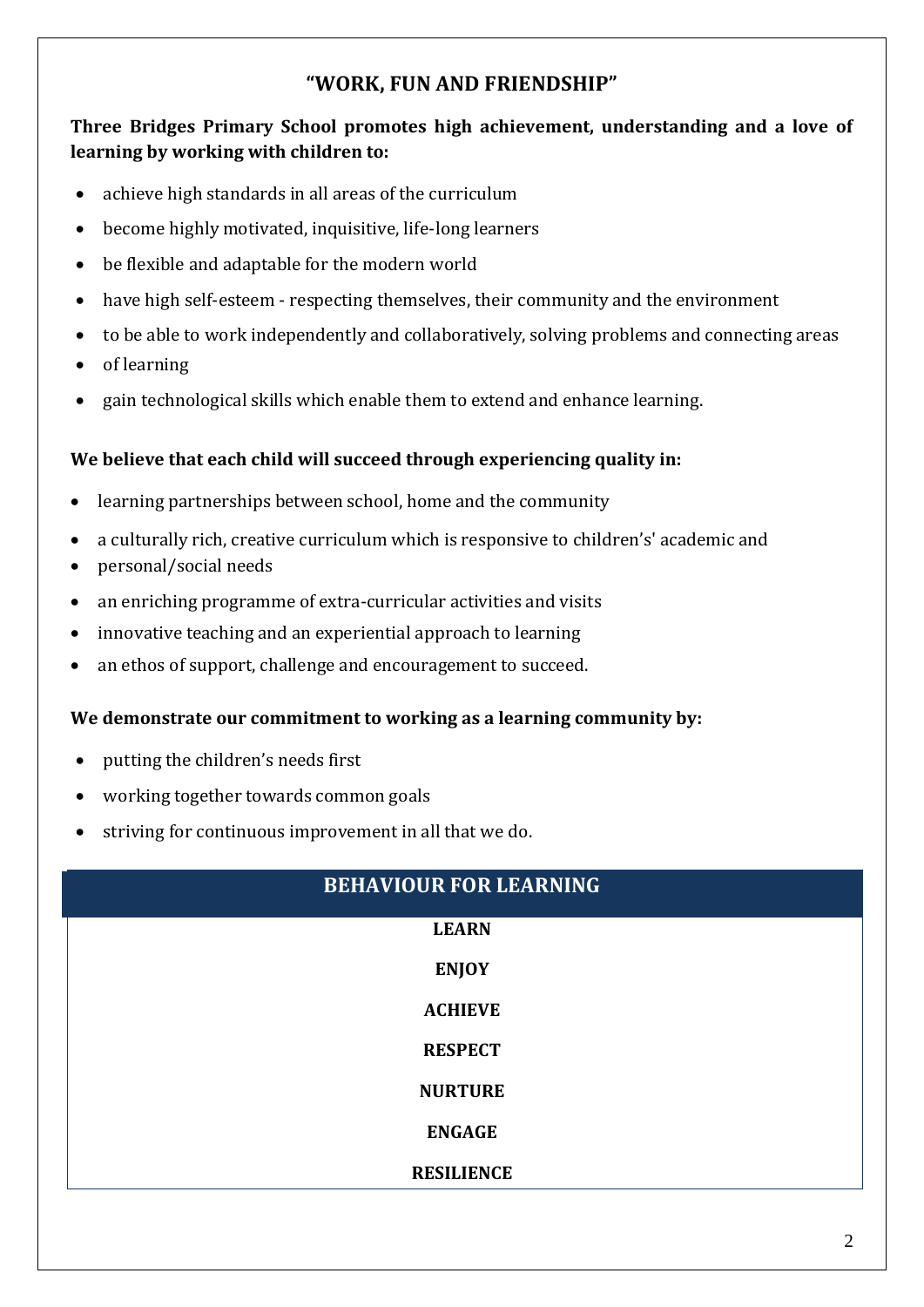At Three Bridges, we have high aspirations and ambitions for our children and we believe that no child should be left behind. We strongly believe that it is not about where you come from but your passion and thirst for knowledge, and your dedication and commitment to learning that make the difference between success and failure, and we are determined to ensure that our children are given every chance to realise their full potential.

# **Background**

The pupil premium is a government initiative that targets extra money at pupils from deprived backgrounds. Research shows that pupils from disadvantaged backgrounds underachieve compared to their advantaged peers. The premium is provided to enable these pupils to be supported to reach their potential.

The Government has used pupils entitled to free school meals (FSM), looked after children and service children as indicators of deprivation, and have provided a fixed amount of money for schools per pupil based on the number of pupils registered for FSM over a rolling six year period.

This fixed amount of money is expected to increase every year for the course of this current Parliament. At Three Bridges we will be using the indicator of those eligible for FSM as well as identified vulnerable groups as our target children to 'close the gap' regarding attainment.

#### **Context**

When making decisions about using pupil premium funding it is important to consider the context of the school and the subsequent challenges faced. Common barriers for FSM children at Three Bridges Primary School can be less support at home, weak language and communication skills, lack of confidence, more frequent behaviour difficulties, and attendance and punctuality issues. There may also be complex family situations that prevent children from flourishing. The challenges are varied and there is no "one size fits all".

#### **Key Principles**

By following the key principles below, we believe we can maximise the impact of our pupil premium spending.

#### **Building Belief**

We will provide a culture where:

- staff believe in ALL children
- there are "no excuses" made for underperformance
- staff adopt a "solution-focused" approach to overcoming barriers
- staff support children to develop "growth" mind-sets towards learning.

#### **Analysing Data**

We will ensure that:

• all staff are involved in the analysis of data so that they are fully aware of strengths and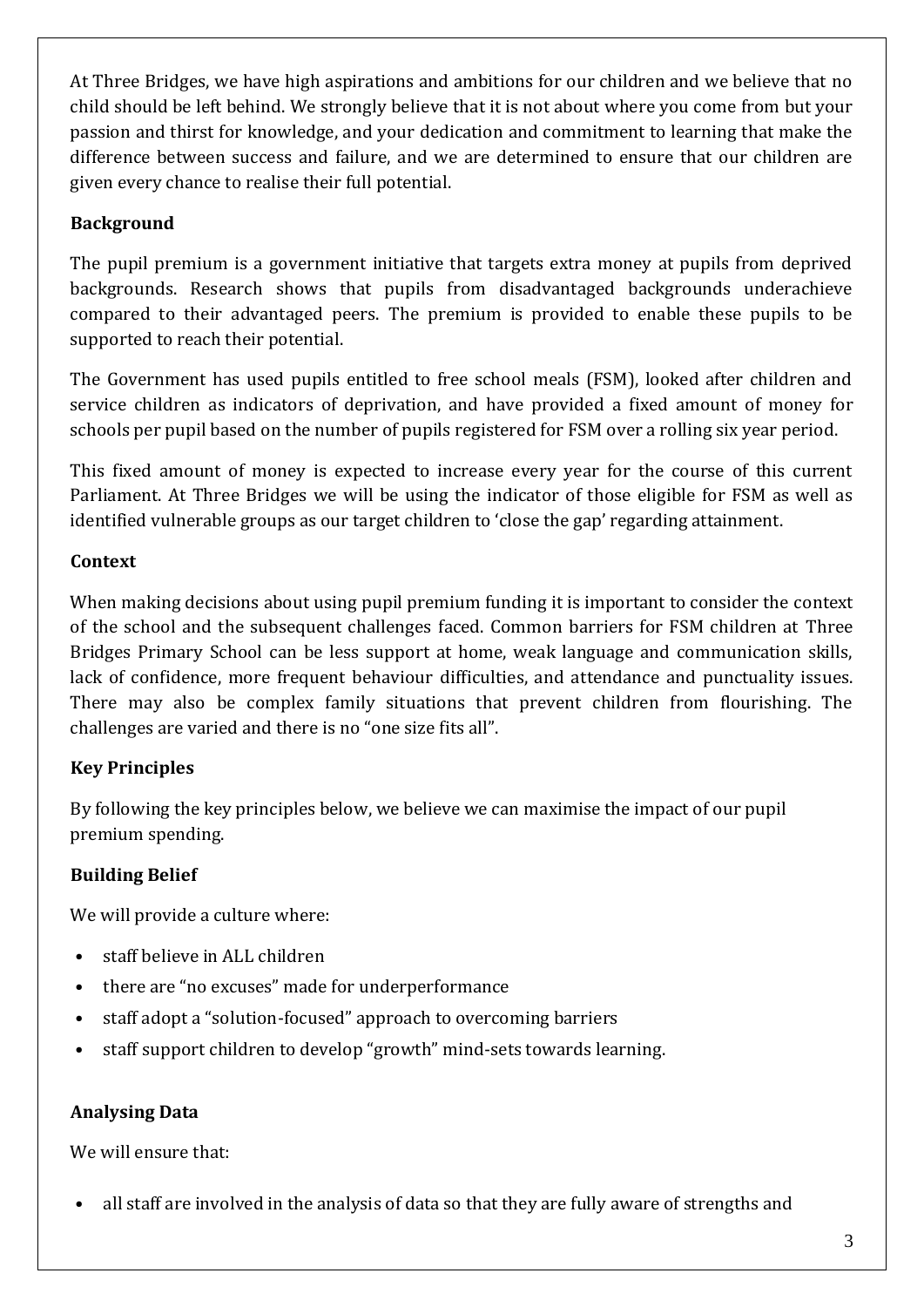weaknesses across the school

• we use research (Such as Sandwell/YARC testing and Reading Recovery) to support us in determining the strategies that will be most effective.

#### **Identification of Pupils**

We will ensure that:

- ALL teaching staff and support staff are involved in the analysis of data and identification of pupils
- ALL staff are aware of who pupil premium and vulnerable children are
- ALL pupil premium children benefit from the funding, not just those who are underperforming
- Underachievement at all levels is targeted (not just lower attaining pupils)
- Children's individual needs are considered carefully so that we provide support for those children who could be doing "even better if…..".

#### **Improving Day to Day Teaching**

We will continue to ensure that all children across the school receive good teaching, with increasing percentages of outstanding teaching achieved by using our phase and senior leaders to:

- set high expectations
- address any within-school variance
- ensure consistent implementation of the non-negotiables, e.g. marking and guided reading
- share good practice within the school and draw on external expertise
- provide high quality CPD
- improve assessment through joint levelling and moderation.

#### **Individualising support**

At Three Bridges, there is no stigma attached to being in an intervention in this school.

We will ensure that the additional support we provide is effective by:

- looking at the individual needs of each child and identifying their barriers to learning
- ensuring additional support staff and class teachers communicate regularly
- using support staff to provide high quality interventions across their phases
- matching the skills of the support staff to the interventions they provide
- working with other agencies to bring in additional expertise
- providing support for parents.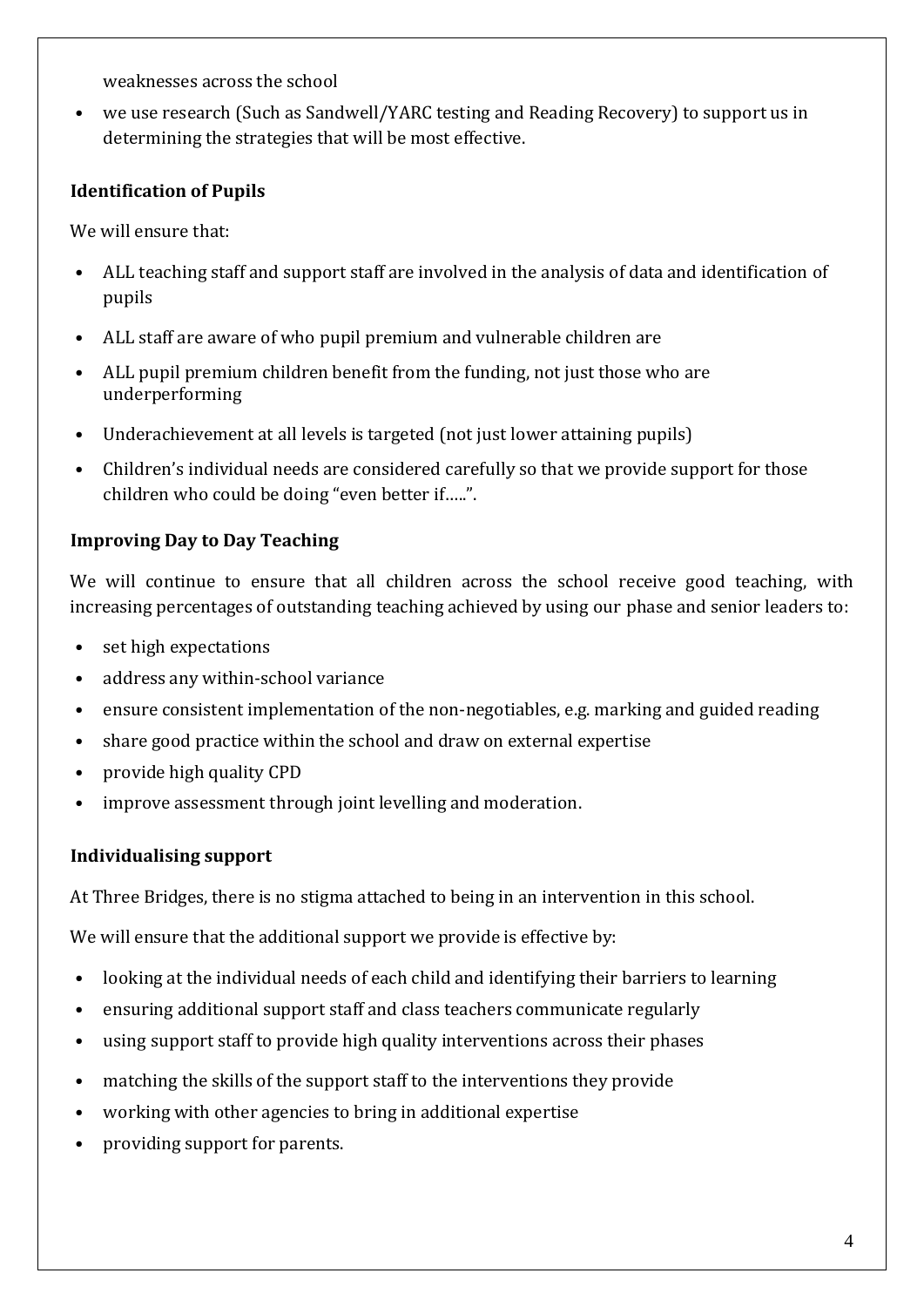In our determination to ensure that ALL children succeed we recognise the need for and are committed to providing completely individualised interventions for set periods of time to support children.

## **Monitoring and Evaluation**

We will ensure that:

- a wide range of data is used achievement data, pupils' work, observations, learning walks, case studies, and staff, parent and pupil voice
- assessment data is collected termly so that the impact of interventions can be monitored regularly
- assessments are closely moderated to ensure they are accurate
- teaching staff contribute to pupil progress meetings each term and the identification of children is reviewed
- regular feedback about performance is given to children and parents
- interventions are adapted or changed if they are not working
- case studies are used to evaluate the impact of pastoral interventions, such as on attendance and behaviour
- a designated member of the SLT maintains an overview of pupil premium spending
- a governor is given responsibility for pupil premium.

# **Reporting**

When reporting about pupil premium funding we will include:

- Information about the context of the school
- Objectives for the year
- An overview of spending including the amount of Pupil Premium Grant Received
- A summary of the impact of PPG.

The Governing Body will consider the information provided and will ensure that there is an annual statement on the school website outlining how the Pupil Premium funding has been used to address the issue of closing the gap for pupils eligible for Pupil Premium. This task will be carried out in line with the requirements published by the Department for Education.

Parents who are in receipt of the following payments are eligible to apply for Free School Meals which entitles their children to Pupil Premium:

- Universal Credit in prescribed circumstances
- Income Support
- Income-based Jobseeker's Allowance (IBJSA)
- Support under part VI of the Immigration and Asylum Act 1999
- Child Tax Credit, (provided that the parent is not entitled to Working Tax Credit, and their annual income, assessed by HMRC does not exceed £16,190 for the year 2013/14